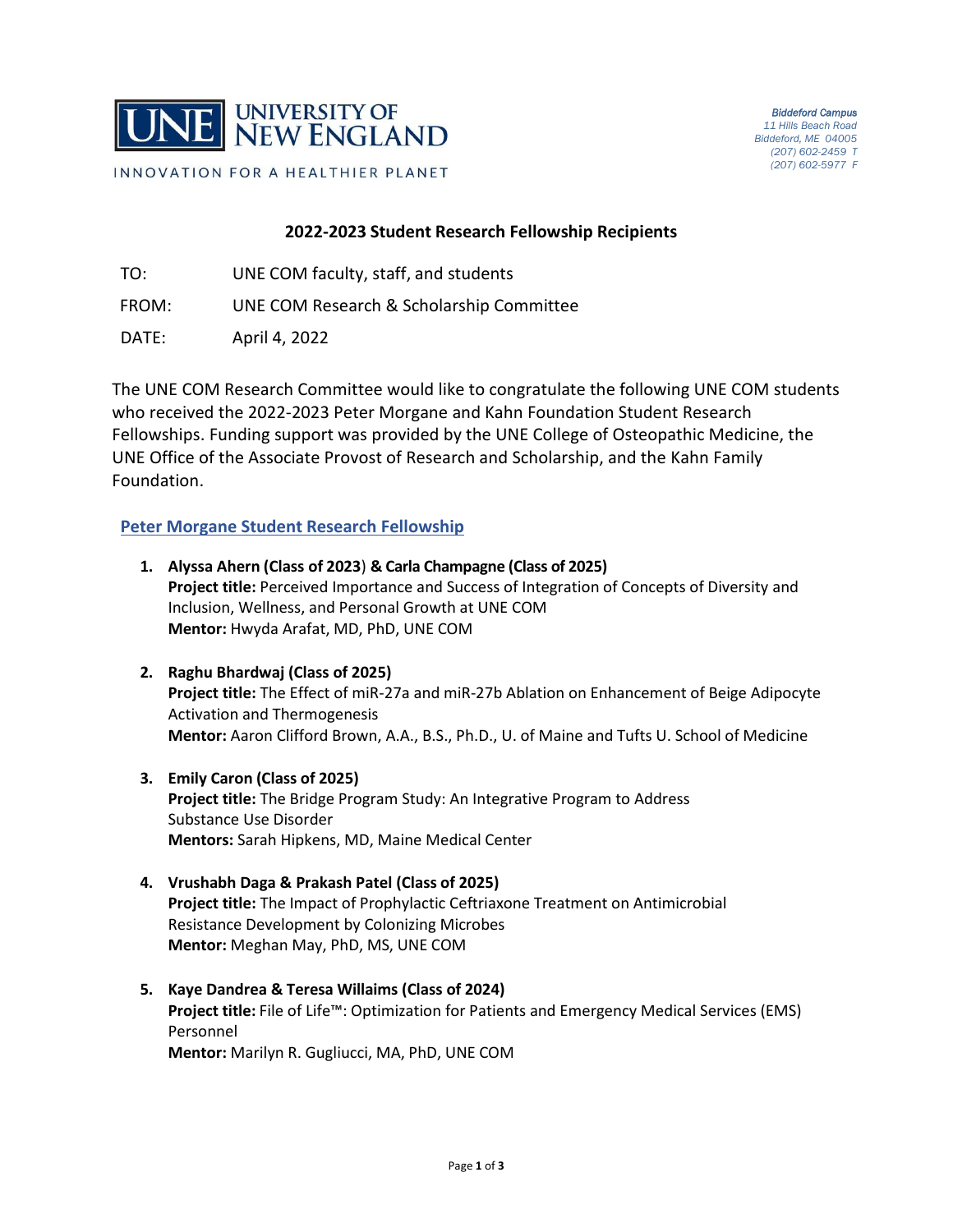# **6. Aditi Desai (Class of 2025)**

**Project title:** Impact of Group Ketamine Assisted Psychotherapy on Psycho-spiritual Growth and Wellbeing **Mentor:** Selma Holden, MD, MPH, MS, UNE COM

# **7. Thaddeus Gunther (Class of 2025)**

**Project title:** The effect of the GABA agonist muscimol on cancer-induced break through bone pain

**Mentor:** Tamara King, PhD, UNE COM

## **8. Daria Ivenitsky (Class of 2024)**

**Project title:** The Association Between Electroencephalographic Epileptiform Changes and Discontinuity with Hemodynamic Changes during Anesthesia Induction in Human Infants **Mentor:** Jerry Chao, MD, Montefiore Medical Center, NY

## **9. Bridget Kelly (Class of 2025)**

**Project title:** Outcomes in Early-Onset Pancreatic Cancer in Maine **Mentor:** Timothy L. Fitzgerald, MD, Maine Medical Center

#### **10. Grace Linder (Class of 2025)**

**Project title:** Mitigation of Major Hip Injury due to fall in an At-Risk, Older Adult Population **Mentor:** Richard G. Stefanacci, DO, MGH, MBA, AGSF, CMD, Thomas Jefferson U., Jefferson College of Population Health

## **11. Allison Loeffler (Class of 2024)**

**Project title:** Time to Treatment: Characterizing the Current Landscape of Intracranial Hemorrhage Management in Patients on Oral Anticoagulation and the Role of Interfacility Transport Leading to Potential Delays in Care

**Mentor:** Jason Wilson, MD, U. of South Florida at USF Morsani College of Medicine, Tampa General Hospital Emergency Department

## **12. Maria Mazzu (Class of 2025)**

**Project title:** Intense Palliative Care: Improving the Process of Palliative Ventilator Withdrawal Among Critically Ill Older Adults **Mentor:** Corey R. Fehnel, MD, MPH, Marcus Institute for Aging Research, Beth Israel Deaconess Medical Center

## **13. Chuhao Nie (Class of 2024)**

**Project title:** Characterization of individuals with chronic pain in the state of Maine using the Behavioral Risk Factor Surveillance System (BRFSS) data **Mentor:** Ling Cao, PhD, MD, UNE COM

## **14. Mikayla Sargent (Class of 2025)**

**Project title**: LGBTQ+ Sex Education Information: Ascertaining What Parents of LGBTQ+ Youth Want to Know (Pilot Study) **Mentor:** Brandy Brown, AA, BSW, MSW, The Gender Clinic at The Barbara Bush Children's Hospital, MMC